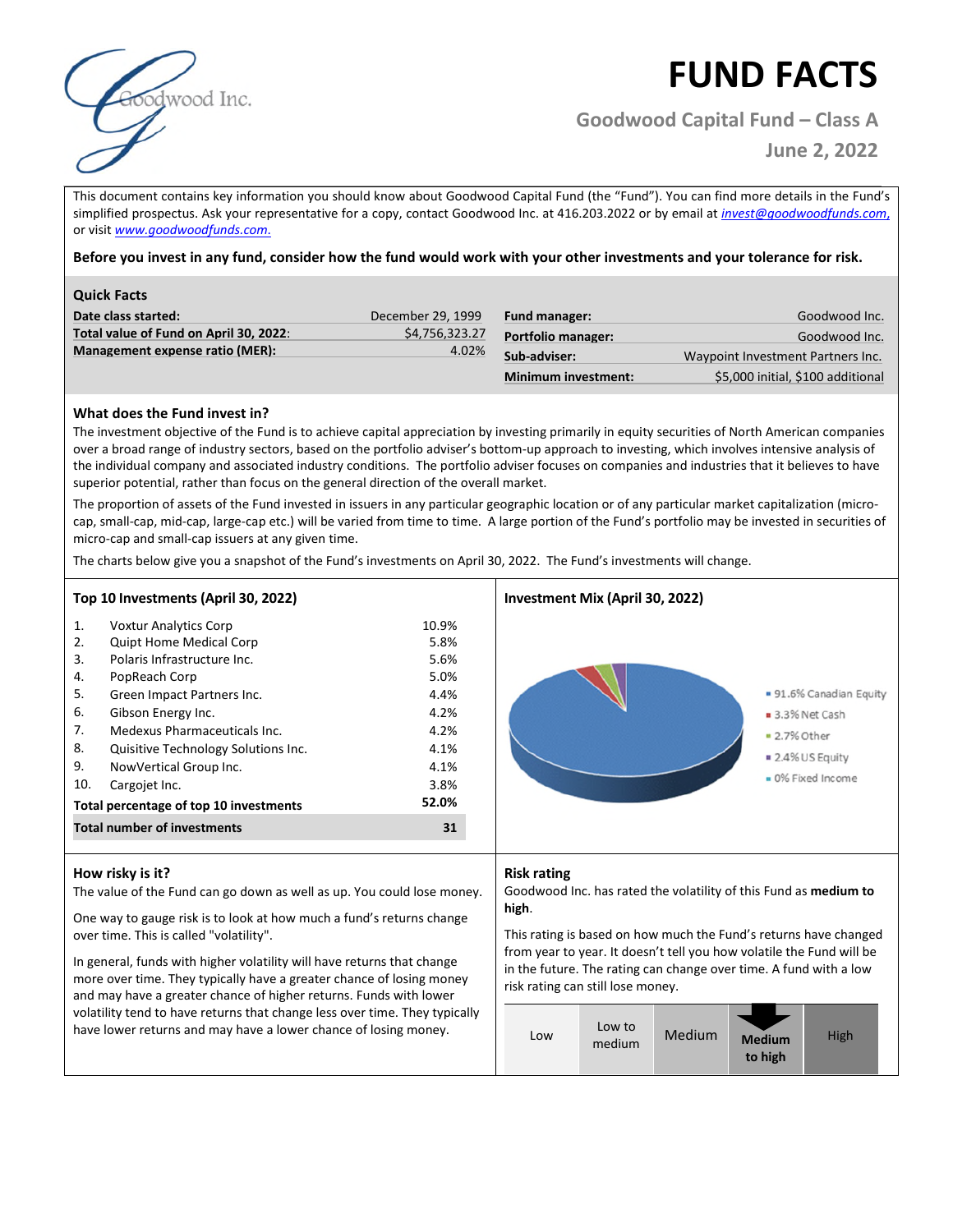

For more information about the risk rating and specific risks that can affect the Fund's returns, see the "What are the risks of investing in a mutual fund" section of the Fund's simplified prospectus.

### **No guarantees**

Like most mutual funds, this Fund doesn't have any guarantees. You may not get back the amount of money you invest.

## **How has the Fund performed?**

This section tells you how Class A units of the Fund have performed over the past 10 years. Returns are after expenses have been deducted. These expenses reduce the Fund's returns.

### **Year-by-year returns**

This chart shows how Class A units of the Fund have performed in each of the past 10 years. Class A units of the Fund dropped in value in 3 of the past 10 years. The range of returns and change from year to year can help you assess how risky the Fund has been in the past. It does not tell you how the Fund will perform in the future.



### **Best and worst 3-month returns**

This table shows the best and worst returns for Class A units of the Fund in a 3-month period over the past 10 years. The best and worst 3 month returns could be higher or lower in the future. Consider how much of a loss you could afford to take in a short period of time.

|              | Return    | 3 months ending   | If you invested \$1,000 at the beginning of the period |
|--------------|-----------|-------------------|--------------------------------------------------------|
| Best return  | 66.87%    | February 28, 2021 | Your investment would rise to \$1,668.70.              |
| Worst return | $-17.55%$ | March 31, 2020    | Your investment would drop to \$824.46.                |

### **Average return**

As of April 30, 2022, the annual compounded return of Class A units of the Fund was 4.95% over the past 10 years. If you had invested \$1,000 in Class A units of the Fund 10 years ago, your investment would now be worth \$1,620.83.

## **Who is this Fund for?**

The Fund is for less conservative investors who seek capital appreciation through exposure to North American equity markets. As a large portion of the Fund's portfolio may be invested in smalland/or micro- cap issuers from time to time, the Fund is for investors who are willing to accept the risks associated with investing in or having exposure to small- and/or micro- cap issuers. The Fund is suitable for investors with a medium to high risk tolerance and who plan to invest for the long term.

### **A word about tax**

In general, you'll have to pay income tax on any money you make on a fund. How much you pay depends on the tax laws where you live and whether or not you hold the fund in a registered plan, such as a Registered Retirement Savings Plan or a Tax-Free Savings Account.

Keep in mind that if you hold your fund in a non-registered account, fund distributions are included in your taxable income, whether you get them in cash or have them reinvested.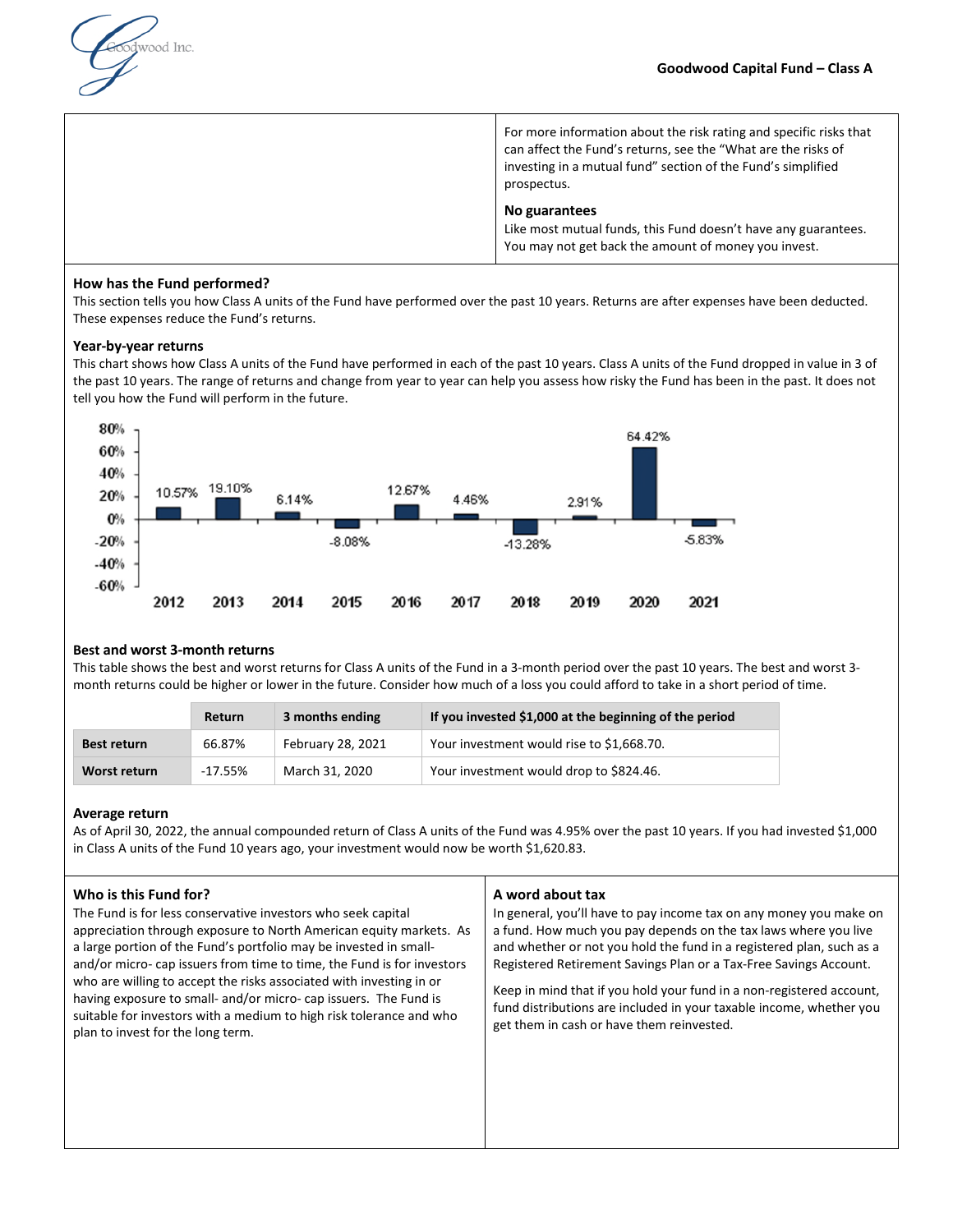

### **How much does it cost?**

The following tables show the fees and expenses you could pay to buy, own and sell Class A units of the Fund. The fees and expenses including any commissions — can vary among classes of a fund and among funds. Higher commissions can influence representatives to recommend one investment over another. Ask about other funds and investments that may be suitable for you at a lower cost.

### **1. Sales charges**

You may have to pay sales charges when you buy Class A units of the Fund.

| Sales charge option              | What you pay                                           |                                                                | How it works                                                                                                                                                                                                                                                                                          |
|----------------------------------|--------------------------------------------------------|----------------------------------------------------------------|-------------------------------------------------------------------------------------------------------------------------------------------------------------------------------------------------------------------------------------------------------------------------------------------------------|
|                                  | in per cent (%)                                        | in dollars (\$)                                                |                                                                                                                                                                                                                                                                                                       |
| <b>Front end sales</b><br>charge | 0 to 5% of the value of the<br>Class A units purchased | You pay a fee of up to<br>\$50 for every \$1,000<br>vou invest | This fee is negotiated between you and your<br>representative's firm and is payable to your<br>representative's firm. This fee is deducted from the<br>amount you wish to invest at the time of purchase.<br>You do not pay this fee if you purchase units of the Fund<br>directly from Goodwood Inc. |

### **2. Fund expenses**

You do not pay these expenses directly. They affect you because they reduce the Fund's returns. As of December 31, 2021, the class's expenses were 4.31% of its value. This equals \$43.10 for every \$1,000 invested.

|                                                                                                                                                       | Annual Rate (as a % of the Fund's assets) |
|-------------------------------------------------------------------------------------------------------------------------------------------------------|-------------------------------------------|
| Management expense ratio (MER)<br>This is the total of the class's management fee (which includes the<br>trailing commission) and operating expenses. | 4.02%                                     |
| Trading expense ratio (TER)<br>These are the Fund's trading costs.                                                                                    | 0.29%                                     |
| <b>Fund expenses</b>                                                                                                                                  | 4.31%                                     |

### **More about the trailing commission**

The trailing commission is an ongoing commission. It is paid for as long as you own Class A units of the Fund. It is for the services and/or advice that your representative and their firm provide to you.

Goodwood Inc. pays the trailing commission to your representative's firm. It is paid from the Fund's management fee and is based on the value of your investment.

| Sales charge option    | Amount of trailing commission                      |                                         |  |
|------------------------|----------------------------------------------------|-----------------------------------------|--|
|                        | in per cent (%)                                    | in dollars (\$)                         |  |
| Front end sales charge | 0% to 1% of the value of your investment each year | up to \$10 for every \$1,000 you invest |  |

### **3. Other fees**

You may have to pay other fees when you buy, hold, sell or switch Class A units of the Fund.

| Fee                             | What you pay                                                                                                                                                                                                                                                  |
|---------------------------------|---------------------------------------------------------------------------------------------------------------------------------------------------------------------------------------------------------------------------------------------------------------|
| Short-term trading<br>deduction | Up to 2% of the value of units you sell within 90 days of buying them. This deduction is retained by the<br>Fund.                                                                                                                                             |
| Registered tax plan<br>fees     | A fee may apply if you make a partial or full withdrawal from a registered tax plan established by Goodwood<br>Inc. or if you transfer your registered tax plan established by Goodwood Inc. to another plan administrator.<br>This fee goes to Goodwood Inc. |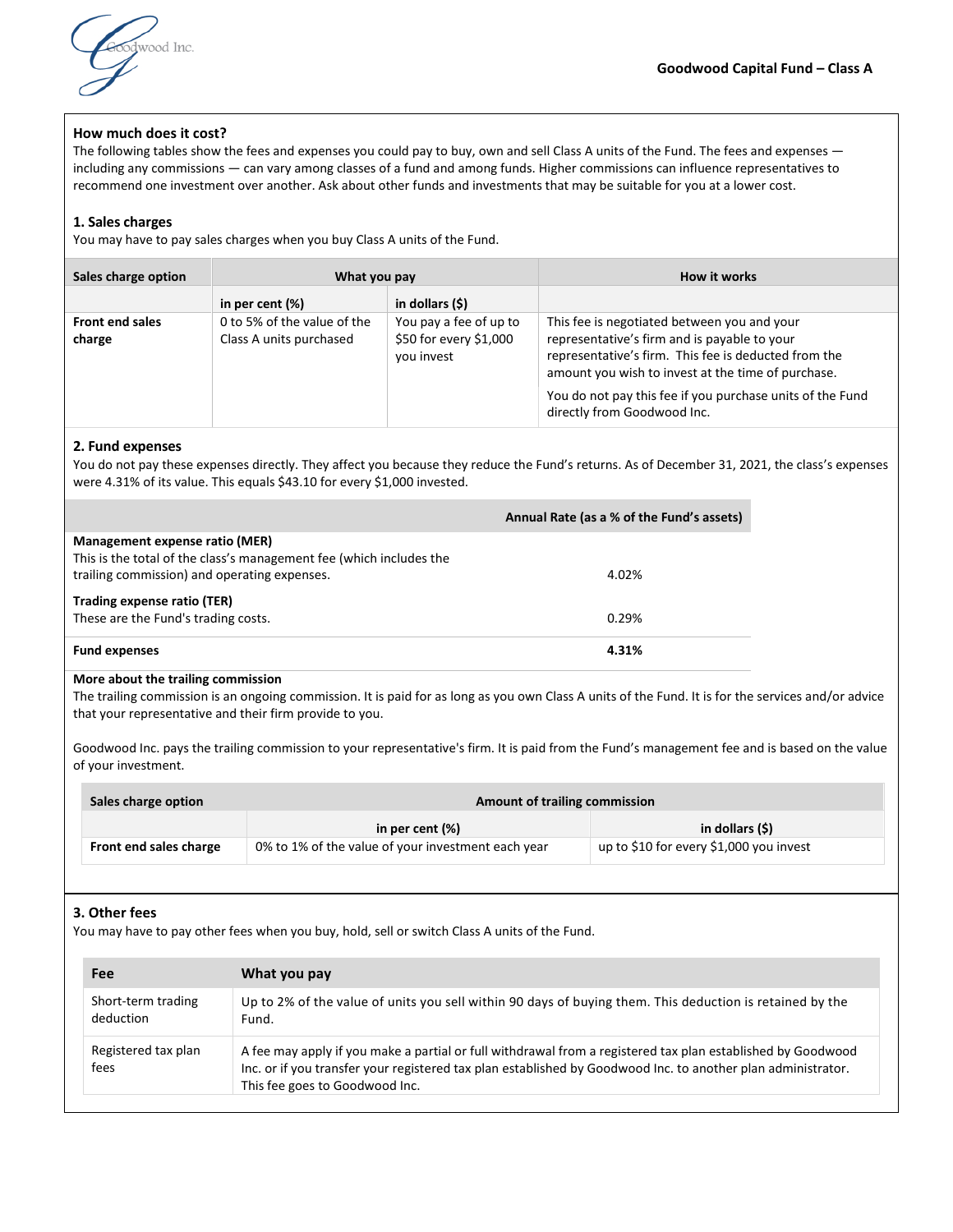

### **What if I change my mind?**

Under securities law in some provinces and territories, you have the right to:

- withdraw from an agreement to buy mutual fund units within two business days after you receive a simplified prospectus or Fund Facts document, or
- cancel your purchase within 48 hours after you receive confirmation of the purchase.

In some provinces and territories, you also have the right to cancel a purchase, or in some jurisdictions, claim damages, if the simplified prospectus, annual information form, Fund Facts document or financial statements contain a misrepresentation. You must act within the time limit set by the securities law in your province or territory.

For more information, see the securities law of your province or territory or ask a lawyer.

### **For more information**

Contact Goodwood Inc. or your representative for a copy of the Fund's simplified prospectus and other disclosure documents. These documents and the Fund Facts make up the Fund's legal documents.

### **Goodwood Inc.**

75 Navy Street, Suite 403 Oakville, Ontario L6J 2Z1 Phone: 416.203.2022 Email: *invest@goodwoodfunds.com www.goodwoodfunds.com*

To learn more about investing in mutual funds, see the brochure **Understanding mutual funds**, which is available on the website of the Canadian Securities Administrators at **www.securities-administrators.ca.**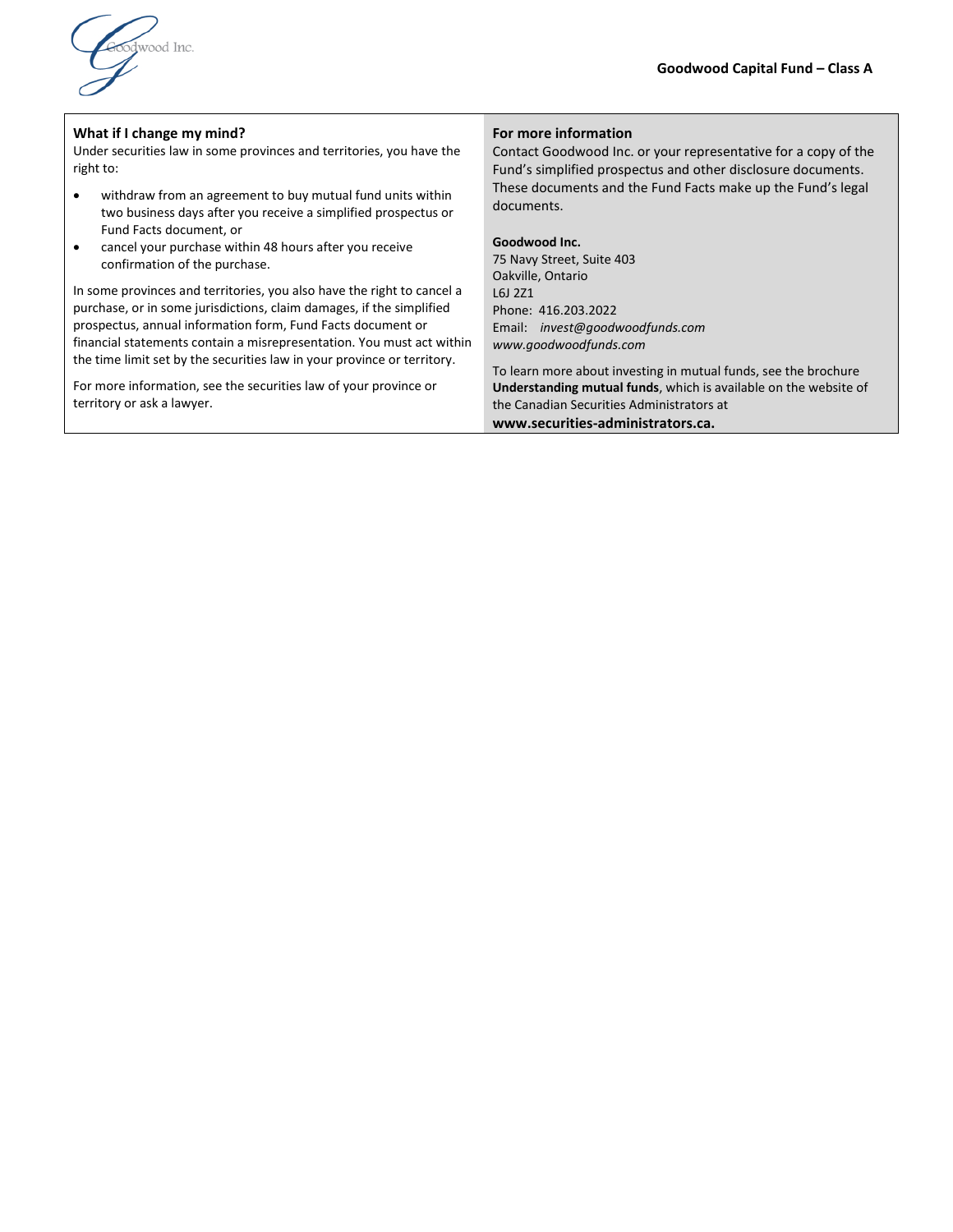

# **FUND FACTS**

**Goodwood Capital Fund – Class F**

**June 2, 2022**

This document contains key information you should know about Goodwood Capital Fund (the "Fund"). You can find more details in the Fund's simplified prospectus. Ask your representative for a copy, contact Goodwood Inc. at 416.203.2022 or by email at *invest@goodwoodfunds.com*, or visit *www.goodwoodfunds.com*.

**Before you invest in any fund, consider how the fund would work with your other investments and your tolerance for risk.** 

| <b>Quick Facts</b>                     |                |                            |                                   |
|----------------------------------------|----------------|----------------------------|-----------------------------------|
| Date class started:                    | June 10, 2016  | <b>Fund manager:</b>       | Goodwood Inc.                     |
| Total value of Fund on April 30, 2022: | \$4,756,323.27 | <b>Portfolio manager:</b>  | Goodwood Inc.                     |
| Management expense ratio (MER):        | 2.87%          | Sub-Adviser:               | Waypoint Investment Partners Inc. |
|                                        |                | <b>Minimum investment:</b> | \$5,000 initial, \$100 additional |

## **What does the Fund invest in?**

The investment objective of the Fund is to achieve capital appreciation by investing primarily in equity securities of North American companies over a broad range of industry sectors, based on the portfolio adviser's bottom-up approach to investing, which involves intensive analysis of the individual company and associated industry conditions. The portfolio adviser focuses on companies and industries that it believes to have superior potential, rather than focus on the general direction of the overall market.

The proportion of assets of the Fund invested in issuers in any particular geographic location or of any particular market capitalization (microcap, small-cap, mid-cap, large-cap etc.) will be varied from time to time. A large portion of the Fund's portfolio may be invested in securities of micro-cap and small-cap issuers at any given time.

The charts below give you a snapshot of the Fund's investments on April 30, 2022. The Fund's investments will change.

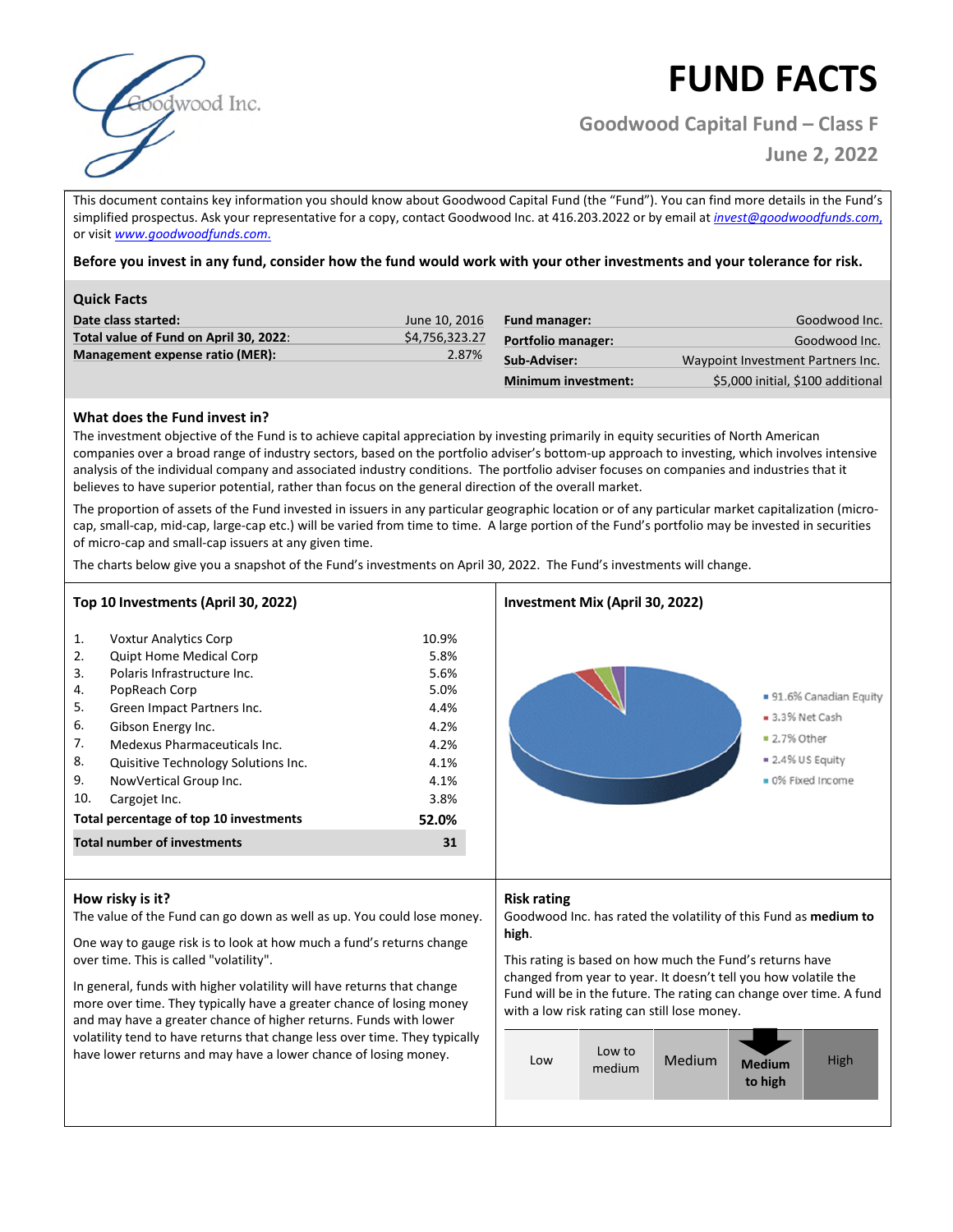

For more information about the risk rating and specific risks that can affect the Fund's returns, see the "What are the risks of investing in a mutual fund" section of the Fund's simplified prospectus.

### **No guarantees**

Like most mutual funds, this Fund doesn't have any guarantees. You may not get back the amount of money you invest.

### **How has the Fund performed?**

This section tells you how Class F units of the Fund have performed over the past 5 years. Returns are after expenses have been deducted. These expenses reduce the Fund's returns.

### **Year-by-year returns**

This chart shows how Class F units of the Fund have performed in the past 5 years. Class F units of the Fund dropped in value in 1 of the past 5 years. The range of returns and change from year to year can help you assess how risky the Fund has been in the past. It does not tell you how the Fund will perform in the future.



### **Best and worst 3-month returns**

This table shows the best and worst returns for Class F units of the Fund in a 3-month period over the past 5 years. The best and worst 3 month returns could be higher or lower in the future. Consider how much of a loss you could afford to take in a short period of time.

|              | Return    | 3 months ending   | If you invested \$1,000 at the beginning of the period |
|--------------|-----------|-------------------|--------------------------------------------------------|
| Best return  | 67.32%    | February 28, 2021 | Your investment would rise to \$1,673.23.              |
| Worst return | $-17.32%$ | March 31, 2020    | Your investment would drop to \$826.77.                |

#### **Average return**

As of April 30, 2022, the annual compounded return of Class F units of the Fund was 6.81% since inception. If you had invested \$1,000 in Class F units of the Fund since inception, your investment would now be worth \$1,466.89.

#### **Who is this Fund for?**  The Fund is for less conservative investors who seek capital appreciation through exposure to North American equity markets. As a large portion of the Fund's portfolio may be invested in small- and/or micro- cap issuers from time to time, the Fund is for investors who are willing to accept the risks associated with investing in or having exposure to small- and/or micro- cap issuers. The Fund is suitable for investors with a medium to high risk tolerance and who plan to invest for the long term. **A word about tax**  In general, you'll have to pay income tax on any money you make on a fund. How much you pay depends on the tax laws where you live and whether or not you hold the fund in a registered plan, such as a Registered Retirement Savings Plan or a Tax-Free Savings Account. Keep in mind that if you hold your fund in a non-registered account, fund distributions are included in your taxable income, whether you get them in cash or have them reinvested.